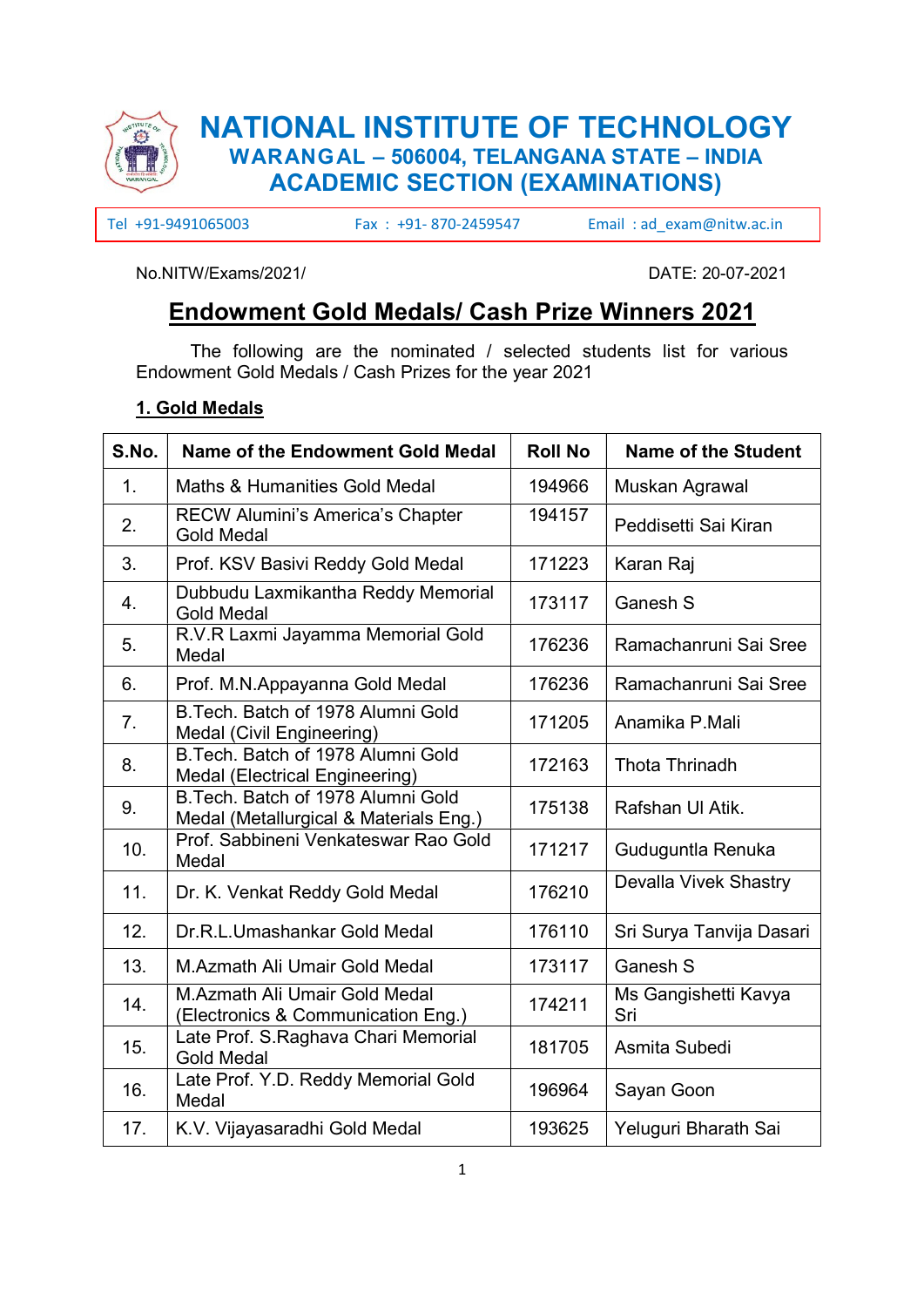| S.No. | <b>Name of the Endowment Gold Medal</b>                                             | <b>Roll No</b>   | <b>Name of the Student</b>                                    |
|-------|-------------------------------------------------------------------------------------|------------------|---------------------------------------------------------------|
| 18.   | Prof. N.Rama Rao Memorial Gold Medal                                                | 172152           | R Sneha Sastry                                                |
| 19.   | Late Smt. Ponnala Radhamma<br><b>Memorial Gold Medal</b>                            | 173117           | Ganesh S                                                      |
| 20.   | Late Dr. K.L. Narayana Memorial Gold<br>Medal                                       | 171223           | Karan Raj,                                                    |
| 21.   | Prof.M. Venkata Ratnam Gold Medal                                                   | 191823           | Padala Narendra Kumar<br>Reddy                                |
| 22.   | Late Smt. Koniki Padmavathi Memorial<br><b>Gold Medal</b>                           | 171205           | Anamika P. Mali,                                              |
| 23.   | Late Prof. Karnam Sivalinga Pillai Gold<br>Medal                                    | 191716           | Mewa Prasad Sahu                                              |
| 24.   | Late Sri N.Subba Rao Memorial Gold<br>Medal                                         | 171106           | Anna Rakesh                                                   |
| 25.   | Late Prof. R.L.Murthy Gold Medal                                                    | 193506           | <b>B.B. Sai Nikhilesh</b>                                     |
| 26.   | Prof. N. Babu Shankar Gold Medal                                                    | 191814           | Kattamanchi V. Kranthi<br>Kumar                               |
| 27.   | Smt. Poornamma Memorial Gold Medal                                                  | 173117           | Ganesh S                                                      |
| 28.   | Prof. Alluraiah Gold Medal                                                          | 185924           | Pandit Himangibahen                                           |
| 29.   | Prof. K. Nagireddy Gold Medal                                                       | 191534           | Vodepalli Manaswini                                           |
| 30.   | Prof. Tirupathy Reddy-Joseph's<br>Memorial Director's Gold Medal for<br>Excellence. | 176102           | Adarsh Raj                                                    |
| 31.   | Late Dr. Kameswara Rao Memorial Gold<br>Medal                                       | 176110<br>176210 | 1. Sri Surya Tanvija<br>Dasari<br>2. Devalla Vivek<br>Shastry |
| 32.   | Mr. C.G. Sethuram Gold Medal                                                        | 176118           | K. Nomalatha                                                  |

### 2. CASH PRIZES

| S.No. | Name of the Endowment Cash<br><b>Prize</b>                                               | <b>Cash Prize</b> | <b>Roll No</b> | Name of the student              |
|-------|------------------------------------------------------------------------------------------|-------------------|----------------|----------------------------------|
| 1.    | Salek Chand Memorial Scholarship                                                         | Rs. 3,000/-       | 174115         | Hemadri Raghu<br>Vamshi          |
| 2.    | Dr. L.R. Kadiyali Cash Prize                                                             | Rs. 3,000/-       | 191732         | Suraparaju Venkata<br>Sai Tharun |
| 3.    | K. Appala Raju (Smt. Kasireddy<br>Annapurnamma & Venkaiah)<br><b>Memorial Cash Prize</b> | Rs. 3,000/-       | 194966         | Muskan Agrawal                   |
| 4.    | Kalicharan Memorial Scholarship                                                          | Rs. 3,000/-       | 174115         | Hemadri Raghu<br>Vamshi          |